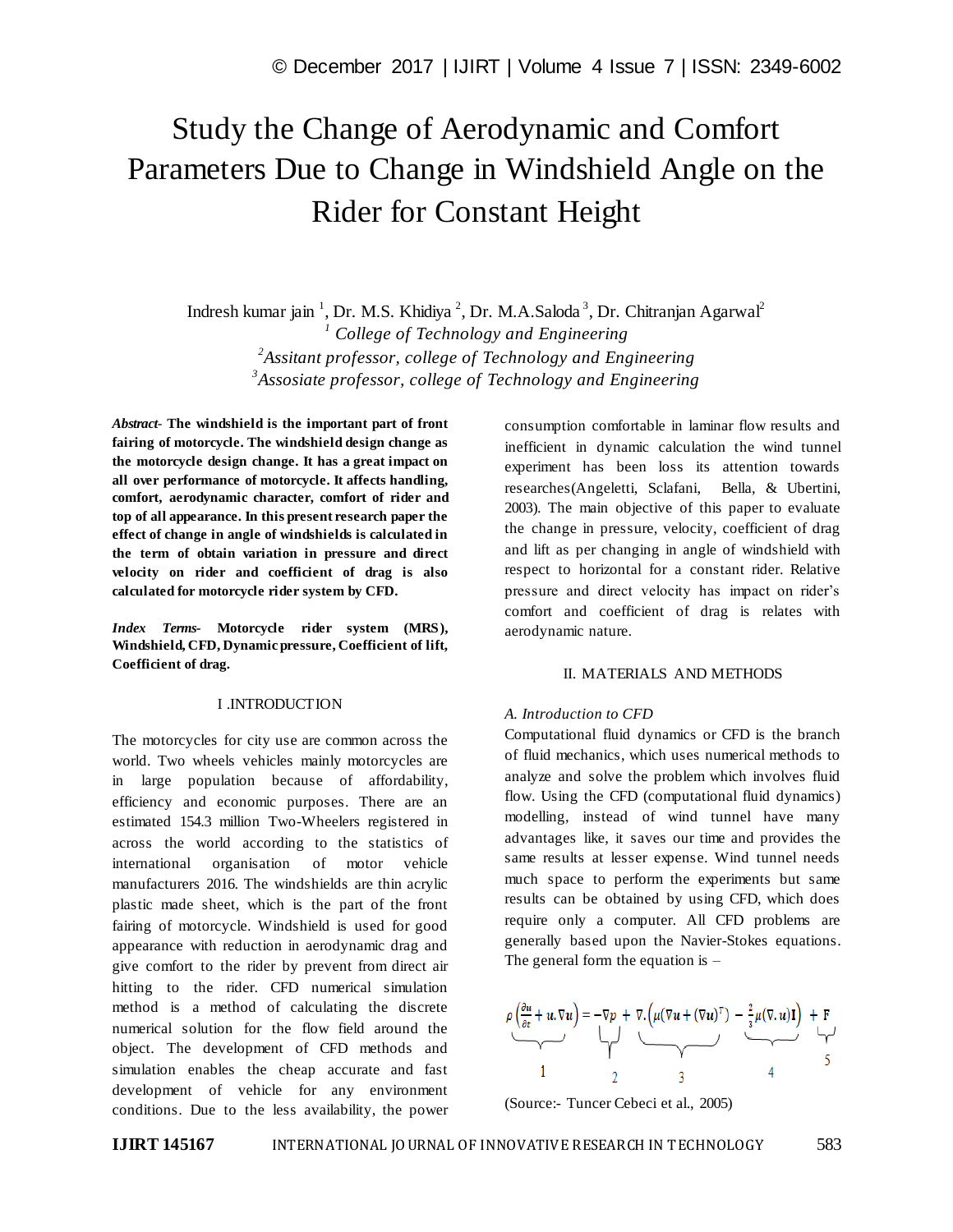Where u is the fluid velocity,  $p$  is the fluid pressure,  $\rho$  is the fluid density, and  $\mu$  is the fluid dynamic viscosity. The different terms correspond to the inertial forces (1), pressure forces (2), viscous forces (3), and the external forces applied to the fluid (4).

### *B. Analysis method*

The analysis of motorcycle rider system is in following steps

1. 3 Dimensional modeling and Change in windshield angle- The current work was carried out on a 3- dimensional model of motorcycle front with rider named as motorcycle rider system (see Figure 1). The modeling of motorcycle rider system as per the general motorcycle is available in Indian market. The coordinate system is XYZ, where Z in the direction of travel, Y is in the vertical direction and X is in the lateral direction. The velocity of 22.22 m/s is applied in the negative Z direction, which acts relative velocity between road and motorcycle. The length is 29 inches, height is 38 inches and width of the two wheeler front with rider is 12inches. The windshield starting angle is  $0^{\circ}$  and ending angle has been varying from 30 $^{\circ}$ to  $70^\circ$  with respect to horizontal plane.



Figure 1- 3-Dimentional model of motorcycle rider system

*C. Virtual Computational wind tunnel- For calculation purpose the large size computational wind tunnel is formed as per following dimension.*

Table 1. Dimension of computational wind tunnel

| Enclosure width                    | $20 \text{ m}$   |
|------------------------------------|------------------|
| Enclosure height                   | $10.1 \text{ m}$ |
| Enclosure length                   | $40 \text{ m}$   |
| Distance between MRS and inlet     | $20 \text{ m}$   |
| Distance between MRS and outlet    | $20 \text{ m}$   |
| Distance between MRS and road      | $0.1 \text{ m}$  |
| Distance between MRS and top wall  | 10 <sub>m</sub>  |
| Distance between MRS and side wall | 10 <sub>m</sub>  |



Figure 2 -Motorcycle Rider System in virtual wind tunnel

*D.* Calculate the parameters- In this step the 3 dimensional models has been analysis for laminar constant air flow using analysis software. The calculation is based upon pressure-velocity coupling method is used to evaluate the relative pressure, direct velocity and coefficient of drag and lift.. The inlet velocity of air at inlet is 22.22 m/s and the air density is taken  $1.44 \text{kg/m}^3$ .

*E.* Compare the results- The results are in the form of graph and images. For each change in windshield angle the relative pressure, direct velocity, coefficient of drag and lift has been calculated (Table 2).